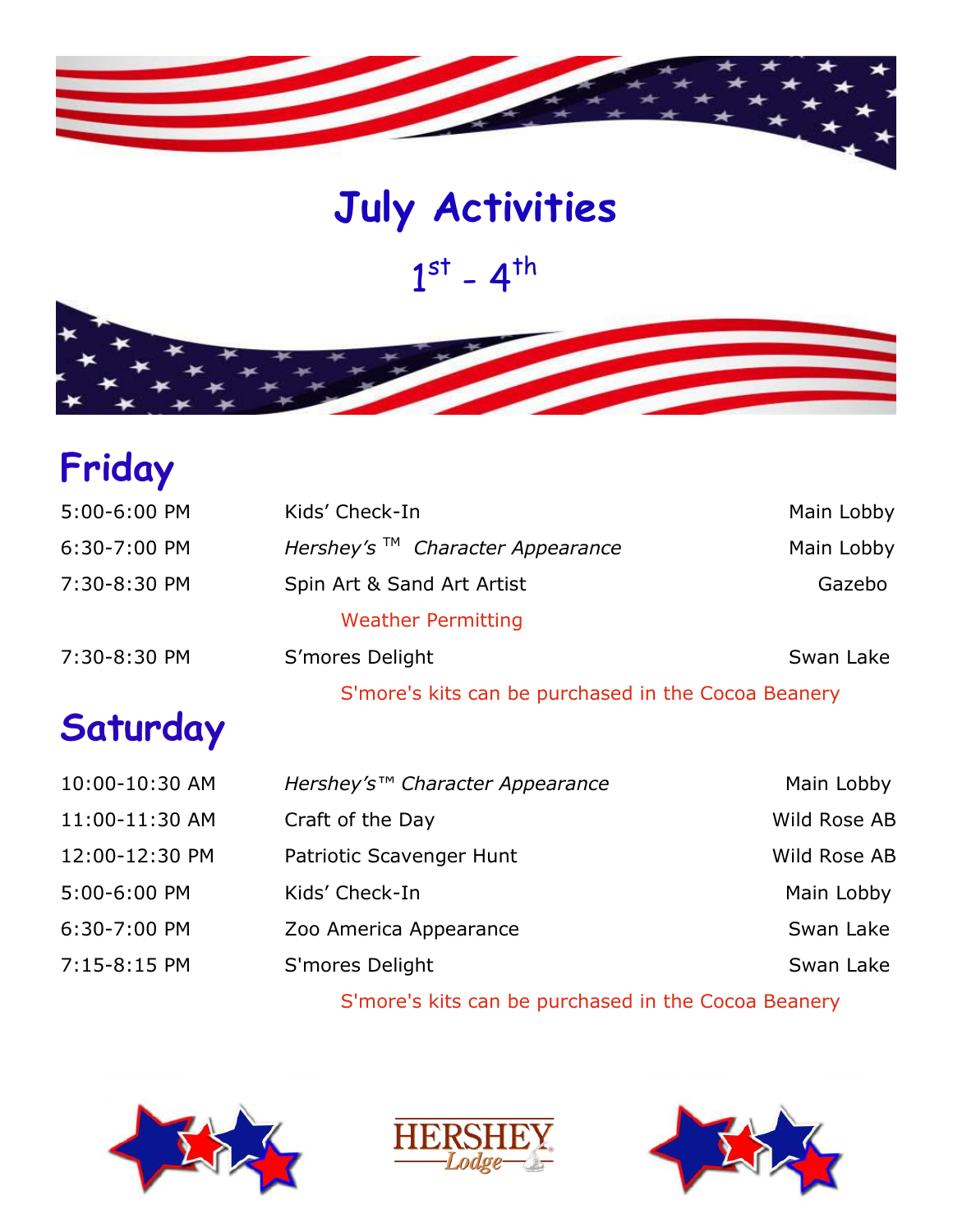

# **July Activities July Activities**

 $1^{st} - 4^{th}$ 

# **Sunday**

| 10:00-10:30 AM | Hershey's™ Character Appearance | Main Lobby   |
|----------------|---------------------------------|--------------|
| 11:00-11:30 AM | Craft of the Day                | Wild Rose AB |
| 12:00-12:45 PM | Chocolate Bingo                 | Wild Rose AB |
| 5:00-6:00 PM   | Kids' Check-In                  | Main Lobby   |
| 6:30-7:00 PM   | Hole-In-One Contest             | Mini Golf    |
| 7:30-8:30 PM   | Tattoo & Balloon Artist         | Gazebo       |
| 7:30-8:30 PM   | S'mores Delight                 | Swan Lake    |
|                |                                 |              |

S'more's kits can be purchased in the Cocoa Beanery

### **Monday**

| 11:00-11:30 AM | Craft on the Go                     | Main Lobby  |
|----------------|-------------------------------------|-------------|
| 12:00-12:45 PM | Chocolate Bingo                     | Main Lobby  |
| 1:00-1:30 PM   | Duck Races at the Pool              | Water Works |
| 5:00-6:00 PM   | Kids' Check-In                      | Main Lobby  |
| 6:30-7:00 PM   | Hershey's $TM$ Character Appearance | Main Lobby  |
| 7:30-8:30 PM   | Spin Art & Sand Art Artist          | Gazebo      |
| 7:30-8:30 PM   | S'mores Delight                     | Swan Lake   |
|                |                                     |             |

S'more's kits can be purchased in the Cocoa Beanery